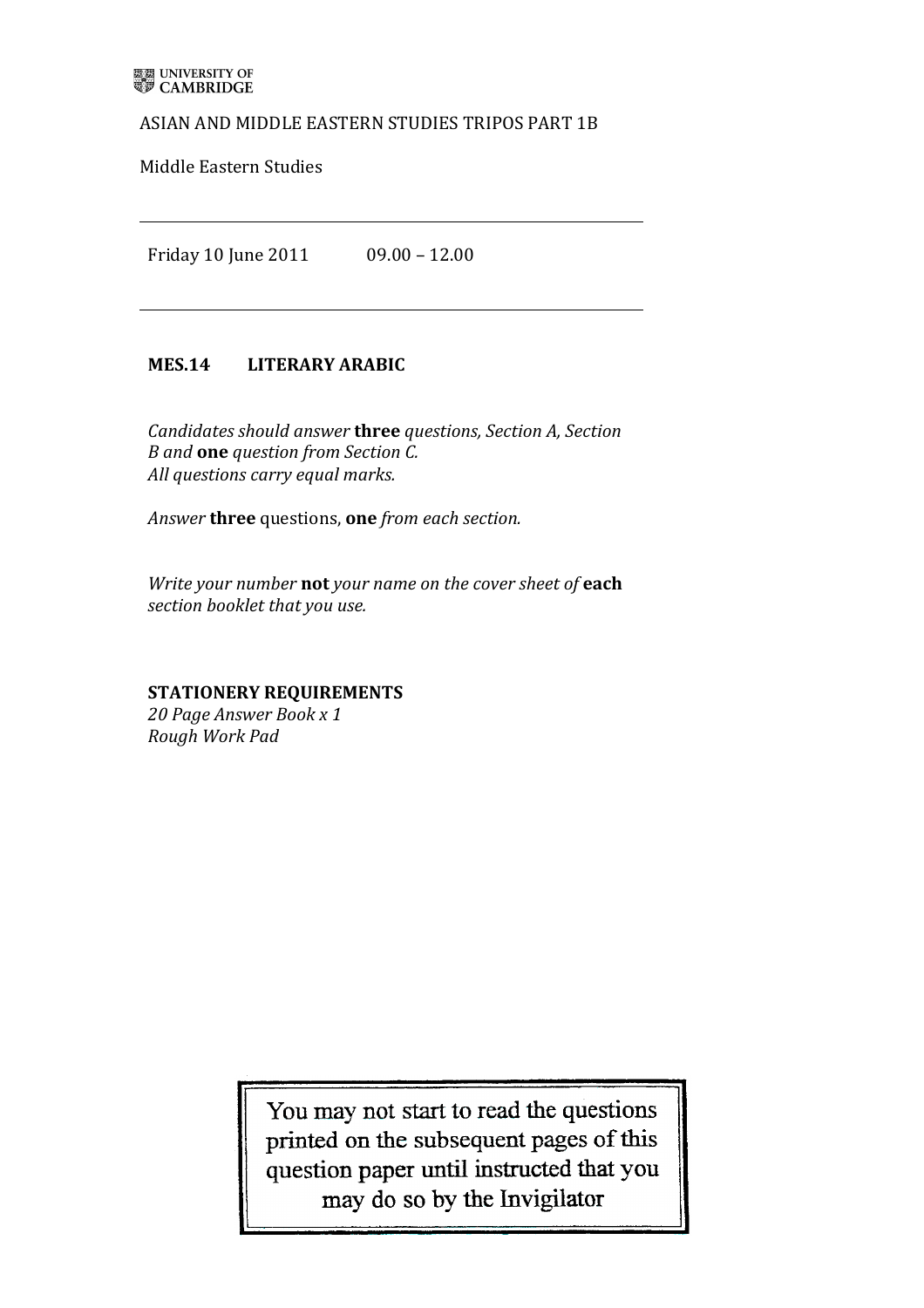### **SECTION A**

Candidates should translate the following seen passage into English.

خرجت من بعض بلدان الشام و أنا علي دابّة لي ومعي خرج لي فيه ثياب ودر اهم. فلمّا سرت عدّة فر اسخ لحقني المساء وإذا بدير عظيم فيه راهب في صومعة فنزل واستقبلني وسألني المبيت عنده وأن يضيفني ففعلت فلمّا دخلت الدير لم أجد فيه غيره فأخذ دابّتي وطرح لها شعيرا وعزل رحلي في بيت وجاءني بماء حارّ وكان الزمان شديد البرد و أو قد بين يديّ نار ا و جاءني بطعام طبّب من أطعمة الر هبان فأكلت و بنبيذ فشر بت.

ومضت قطعة من الليل فأر دت النو م فقلت أدخل المستر اح قبل أن أنام فسألت عنه فدلني على طر يقه وكنّا في غر فة فلمّا صرت على باب المستر اح إذا باريّة مطر وحة فلمّا صارت رجلاي عليها نزلت فإذا أنا في الصحر اء وإذا الباريّة قد كانت مطر وحة على غير تسقيف وكان الثلج يسقط في تلك الليلة سقوطا عظيما فصحت وقدّرت أنّ الذي استمرّ عليّ من غير ِ علمه فما كلّمني. فقمت وقد تجرّح بدني إلا أنّي سالم فجئت واستظللت بطاق باب الدير ٍ من الثلج فما وقفت حينا حتى ر أيت فيه بر ابخ من فوق ر أسي وقد جاءتني منه حجار ة لو تمكنّت من دماغي لطحنته. فخر جت أعدو وصحت به فشتمني فعلمت أنّ ذلك من حيلته طمعا في رحلي.

فلمّا خرجت وقع الثلج عليّ فعلمت أنّي تالف إن دام ذلك عليّ فولدني الفكر أن طلبت حجرا فيه ثلاثون رطلا وأكثر فو ضعته علي عاتفي تار ة و علي قفاي تار ة و أقبلت أعدو في الصحر اء أشو اطا حتى إذا تعبت و حميت و جر ي عر قي طر حت الحجر و جلست أستر يح خلف الدير من حيث تقعني أنّ الر اهب لا ير اني. فإذا أحسست بأنّ البر د قد بدأ يأخذني تناولت الحجر وسعيت من الدبر ولم أز ل على هذا إلى الغداة

فلمّا كان قبيل طلوع الشمس و أنا خلف الدير إذ سمعت حركة بابه فتخفّيت فإذا بالر اهب قد خرج وجاء إلى موضع سقوطي فلمّا لم يرني دار حول الدير يطلبني ويقول وأسمعه ترى ما فعل المأشوم؟ أظنّ أنّه قدّر أنّ بالقرب منه قرية فقام يمشي إليه. كيف أعمل؟ فاتني سلبي و أقبل يمشي يطلب أثر ي.

قال: فخالفته إلى باب الدير وحصلت داخله وقد مشي هو من ذلك المكان يطلبني حول الدير فحصلت أنا خلف باب الدير وقد كان في وسطى سكّين فوقفت خلّف الباب فطاف الر اهب و لم يبعد فلمّا لم يقف على خبر عاد و دخل فحين بدأ لير دّ الباب وخفت أن ير اني ثر ت عليه و و جأته بالسكّين فصر عته و ذبحته و أغلقت باب الدير و صعدت إلى الغر فة فاصطليت بنار موقودة هناك ودفئت وخلعت عني تلك الثياب وفتحت خرجي فلبست منه ثيابا جاقة وأخذت كساء الر اهب فنمت فيه فما أفقت إلى قر يب من العصر ثمّ انتبهت و أنا سالم غير منكر شيئا من نفسي فطفت بالدير حتى وقفت على طعام فأكلت منه وسكنت نفسي

Al-Tawhidi, Al-Faraj ba'd al-Shidda from Bonebakker & Fishbein, Reader of Classical Arabic, pp. 80-81.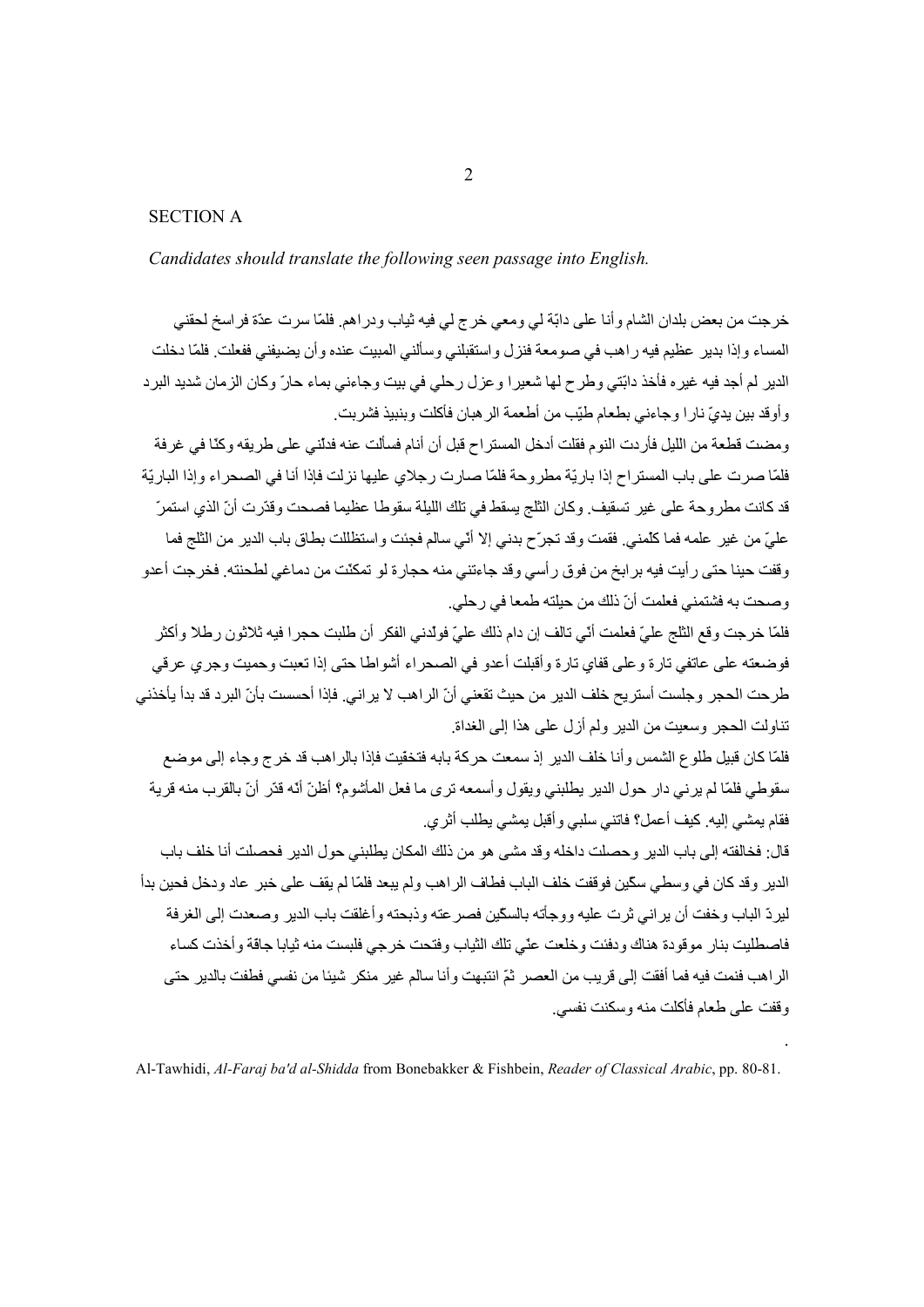$\overline{3}$ 

#### **SECTION B**

Candidates should translate the following unseen passage into English.

كان عبده في حاجة الى قرشين و هذه المرّة كانت حاجته قد طالت ولم يكن هناك أمل في نهايته وطالت هذه المرّة على غير عادتها وكان يدق الباب وتفتح امر أته فلا تجيبه ولا يجيبها وينام على الحصيرة ويسد أذنيه عن لغط نفيسة وهي تجرّه جرّا الى الذي يحدث كل يوم والى تهديد صاحب البيت وابنته التي قد ماتت وابنه الذي في الطريق وعلا صوت نفيسة حتى لم يعد يحتمله وأصبح لا يطيق النظر الى وجوه جيرانه.

وفي يوم و عبده عائد قالت له نفيسة ان طلبه قد أرسل اليه و أحسّ عبده بفرحة فإنّ أي سؤال في مثل حاله يعني الأمل وليكن أملا كاذبا إلا أنه أحسن من لاشيء على أية حال.

وفي النّوّ ذهب الى طلبه وكان سبّد القاطنين في البيت بلا جدال فقد كان يعمل تمورجيّا في المستشفى وكان كذلك أحدث القاطنين ورحب به طلبه وابتسم عبده لترحيبه في خجل وما كاد طلبه يسأل عن حاله حتى قصِّ عبده الحكاية وكان عبده يشعر بالراحة وهو يقصّها ويتحدّث عن أيّام مجده وذكرياته وحين يتكلّم عمّا فات كان صوته يمتلئ ونفسه تكبر ۖ ويشعر ۖ بأنَّه كان ر جلا ثمّ يخفت صوته وتتبرّم لمهجته ويسخط على الدنيا و الز مان و الناس ويتشوّق الى الخير الذي ضباع و يعو ذ من الشر ّ الذي ملأ القلوب ثمّ كانت كلماته تصغر و صو ته يضعف و ابتسامة خجلة تأخذ طر يقها الى وجهه و هو يتحدّث الى جليسه عمّا صار اليه ، ويسأله ، بعد أن يفر غ كل الضعف الذي في صوته و تنتهي كل الاستكانة التي يهمس بها ، يسأله إن كان يعر ف له الطريق الى عمل.

واستمع طلبه وقاطعه كثيرا وهو يستمع ثمّ أخبره في النهاية بأن هناك عملا ينتظره. ورجع عبده وكأنّ ليلة القدر قد فتحت له و حدّث نفسة كثير ١ عن طلبه و تر حببه و طببته ِ

ومن الفجر كان عبده مستيقظا وقبل شروق الشمس كان هو وطلبه أمام قسم نقل الدم في المستشفى وانتظر وجاء ناس مثله وانتظروا وفتح الباب في العاشرة ودخلوا فأوقفهم تمورجيّ طابورا وسأله اسم امّه وأبيه وكيف مات خاله وعمّه وطالبه بصور ة ويحث عنده فلم يحد الإ صور ته الملصقة على تحقيق الشخصيّة الذي يحمله دائما خوفا من الطوار يُ والعساكر ودفع إبرة في عرقه وأخذ منه ملء زجاجة من الدم الاحمر وقال له: بعد أسبوع.

Yusuf Idris, Shughlana, from Arkhas Layali, Beirut, pp. 158-159. honour, glory: مجد to be filled with annovance: تَبْرَمَ resignation: استكانة

**(TURN OVER**